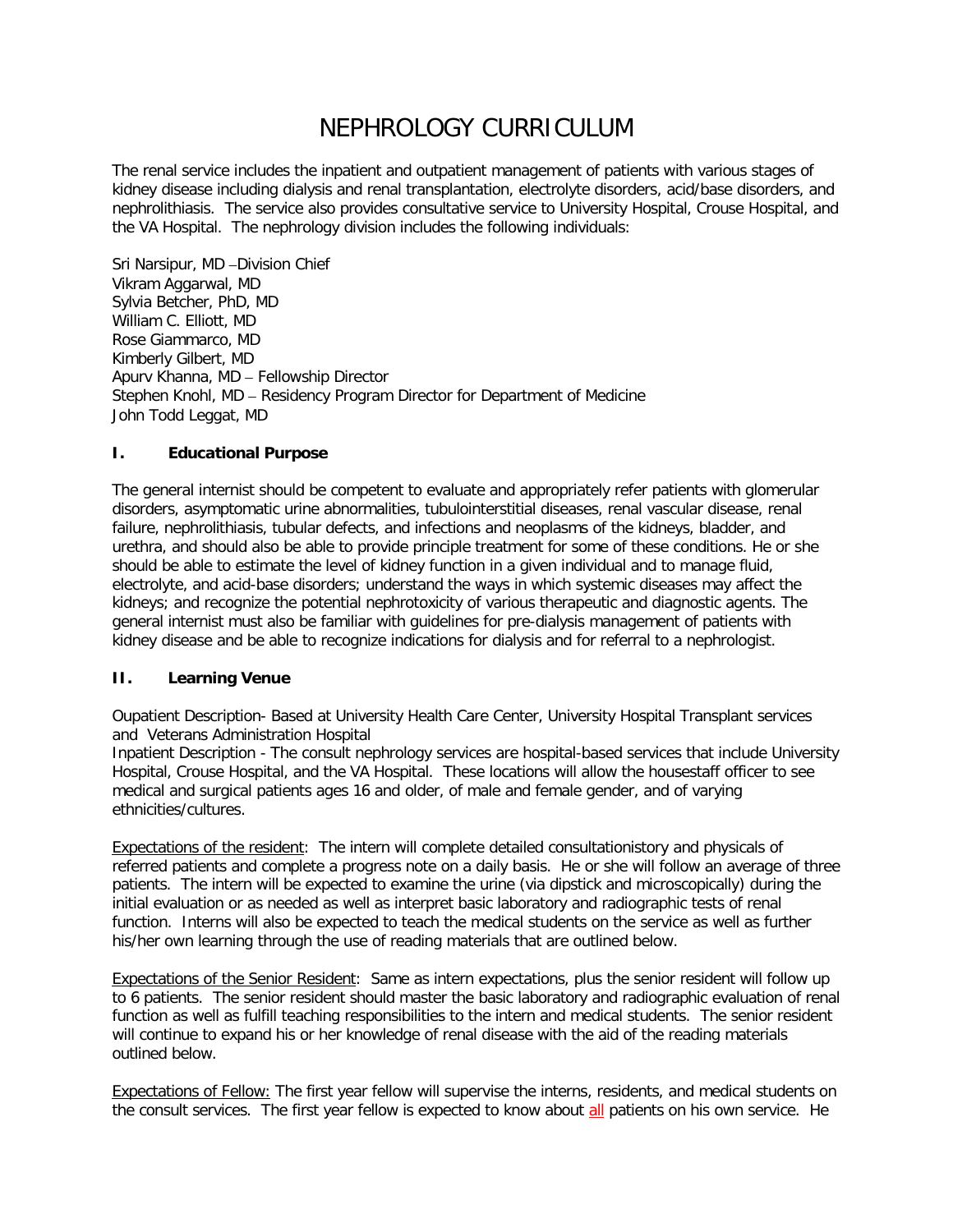is expected to place dialysis orders, including hemodialysis, peritoneal dialysis, and continuous renal replacement orders. He is expected to review the presentations of the students and residents on the service, prior to presentation to the attending physician. He is expected to triage patients in order of necessity for dialysis. He is expected to write outpatient dialysis orders when patients are discharged.

## Teaching Methods:

## 1. Daily Attending Rounds

Here the entire team (students, housestaff, fellow, and attending) will discuss patient issues and formulate daily plans. The housestaff will be expected to have seen each of their assigned patients, collected all relevant data, and present in a concise, logical format to the attending. Rounds typically begin in the ICU for Consult B. Rounds will occur on the floors for Consult A and will vary depending on patient load and severity of disease.

#### Teaching Rounds

Here the attending will lead the team in various exercises to expand their knowledge of nephrology. Various formats, including bedside teaching, didactic sessions, focused presentations, and review of biopsy and urine specimens will often be incorporated during work rounds.

#### Bedside Rounds

Here the attending will supervise and guide the fellow, housestaff, and students in regards to proper history and physical exam techniques. These rounds are often integrated into teaching rounds.

2. Recommended Reading:

-Therapy in Nephrology and Hypertension: A Companion to Brenner and Rector's "The Kidney" edited by Hugh Brady and Christopher Wilcox

-Fluids and Electrolytes edited by Juha P. Hokko, Richard L. Tannen

-The Principles and Practice of Nephrology edited by Harry Jacobson, Gary E. Striker, Saulo Klahr -Primer in Kidney Diseases

-Massry & Glassock's Textbook of Nephrology edited by Shaul G. Massry, Richard J. Glassock

-The Kidney by Brenner and Rector

-Replacement of Renal Function by Dialysis edited by C. Jacobs...[et al.]

-Dialysis Therapy edited by A. Nessenson and R. Fine

-Principles and Practice of Dialysis edited by William L. Henrich

-Primer on Transplantation edited by D. Norman and L. Turka

-Clinical Physiology of Acid-Base and Electrolyte Disorders by B.D. Rose

-Pathophysiology of Renal Disease by B.D. Rose

-The Kidney: Physiology and Pathophysiology edited by D. Seldin and G. Giebisch

-Handbook of Dialysis edited by J. Daugirdas and T. Ing

-Handbook of Kidney Transplantation edited by G. Danovitch

-Up-To-Date Online

3. Unique Learning Opportunities:

Renal Conference (Tuesdays from 4-5PM) – didactic sessions covering all aspects of nephrology provided by the attending and fellows from adult and pediatric nephrology, transplantation, and nephropathology.

Journal Club/Physiology Conference (Wednesdays from 4-5 PM) – critical evaluation of articles relevant to nephrology. Once a month, the fellow will present a topic on renal physiology.

Case Conference (Thursdays from 12-1PM) – the fellows and residents present renal cases to the division for informal discussion and practical management issues.

Dialysis and Transplantation Committee Meeting (Fridays 8:30 -9AM) – discussion of currently hospitalized patients with end-stage renal disease or dialysis-requiring acute renal failure as well as any relevant transplant issues.

**III.**Mix of Diseases and Patient Characteristics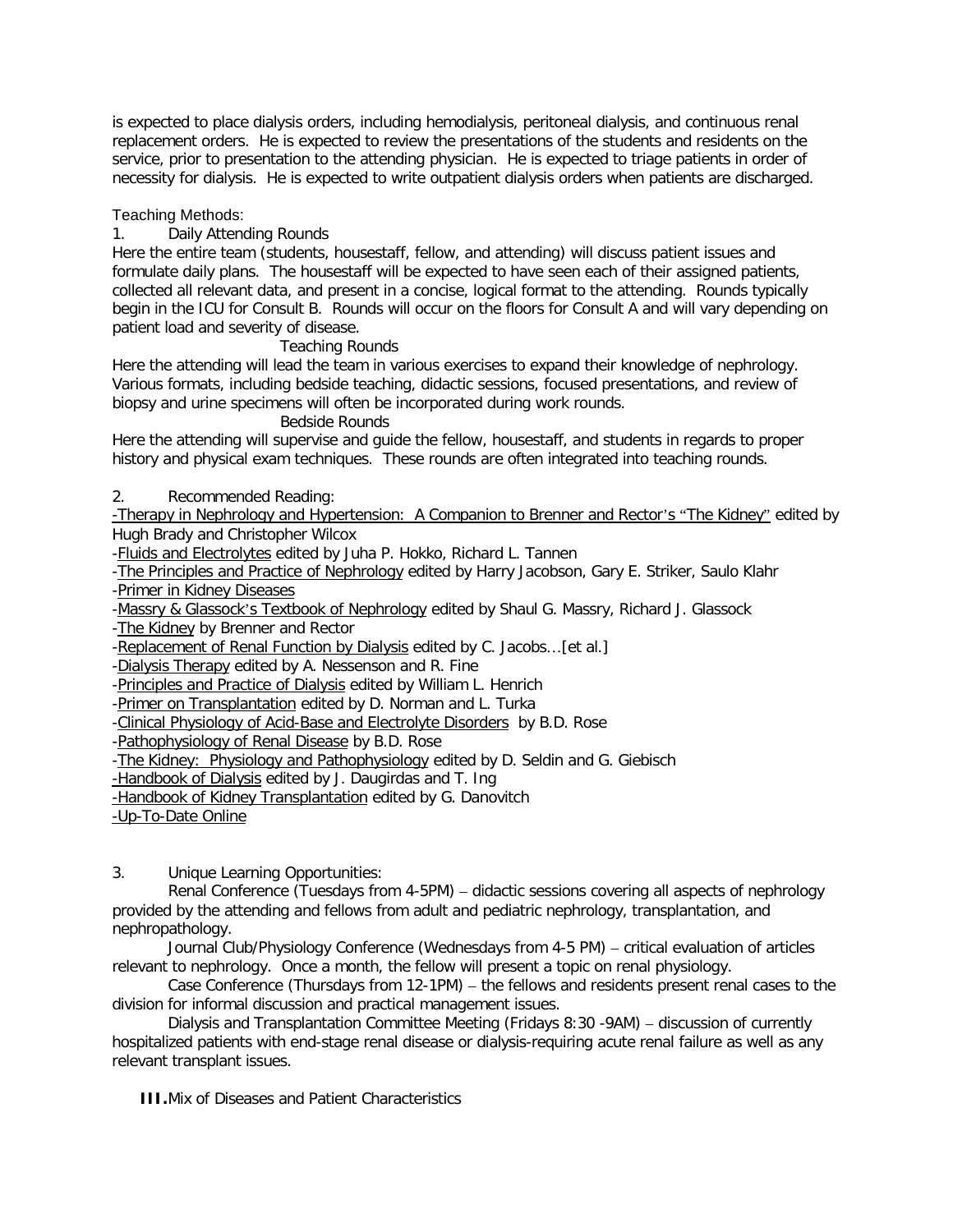#### **1. Common Clinical Presentations and Diseases:**

#### **Outpatient:**

- 1. Evaluation and interpretation of urinalysis
- 2. Estimation of proteinuria and its implications
- 3. Recognition of primary glomerular disorders
- 4. Management of diabetic nephropathy
- 5. Understanding the manifestation of chronic kidney disease and its management
- 6. Management of renal disease associated hypertension
- 7. Management of the renal transplant recipient

#### **Inpatient:**

Urine Abnormalities Bladder Outlet Disease Dysuria Edema Suprapubic/Flank Pain Changes in Urinary Habits **Hematuria** Hypertension **Incontinence** Uremia Renal Mass or Bruit Acute Renal Failure Chronic Kidney Disease Nephrotic Syndrome **Glomerulonephritis** Electrolyte Dyscrasias (Hypernatremia, Hyponatremia, Hyperkalemia, Hypokalemia, Hypercalcemia, Hypocalcemia, Hypomagnesemia, Hyperphosphatemia, Hypophosphatemia) Acid-Base Disorders Renal Transplantation Nephrolithiasis

2. Procedures: Calculation of Creatinine Clearance Calculation of Fractional Excretion of Sodium Calculation of transtubular potassium gradient Calculation of replacement fluids and electrolytes Dipstick of Urine Microscopic Analysis of Urine Femoral Placement of Temporary Dialysis Access (optional)

#### **Educational Content**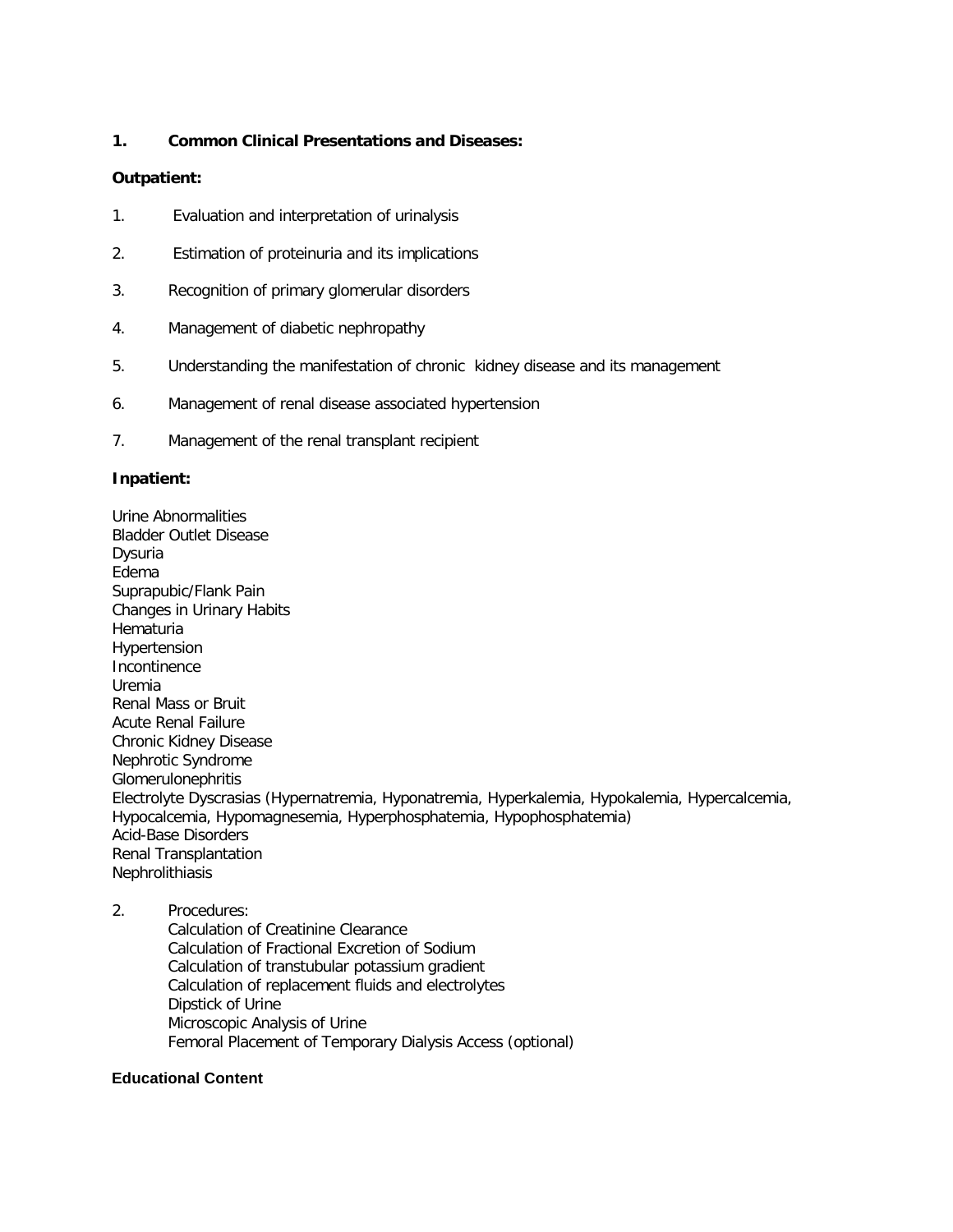| Acid-base disorders                                   |
|-------------------------------------------------------|
| Acute renal failure                                   |
| Acute (ischemic) tubular necrosis                     |
| Atheroembolic                                         |
| Drug-induced (radiocontrast, analgesics, etc.)        |
| Interstitial                                          |
| Chronic renal failure                                 |
| Conservative management (before dialysis)             |
| Hemodialysis                                          |
| Peritoneal dialysis                                   |
| Transplantation                                       |
| Fluid and electrolyte disorders                       |
| Glomerular diseases                                   |
| Acute glomerulonephritis                              |
| Chronic glomerulonephritis                            |
| Nephrotic syndrome                                    |
| Hypertension (see also Cardiology)                    |
| Hypertensive crisis                                   |
| Secondary hypertension                                |
| Inherited diseases                                    |
| Polycystic kidneys                                    |
| Kidney disease in systemic illness                    |
| Diabetes mellitus                                     |
| Hypertension                                          |
| Other systemic diseases                               |
| Neoplasia (see also Oncology)                         |
| <b>Bladder carcinoma</b>                              |
| Renal cell carcinoma                                  |
| Nephrolithiasis                                       |
| Diagnosis of renal stone disease                      |
| Management of acute renal colic                       |
| Obstructive uropathy                                  |
| Renal disease in pregnancy (see Medical Consultation) |
| Urinary tract infection                               |
| Cystitis                                              |
| Pyelonephritis                                        |
| Urologic disorders                                    |
| <b>Bladder outlet obstruction</b>                     |
| Cancer of the prostate (detection)                    |
| Erectile dysfunction                                  |
| Incontinence                                          |
| Prostate disease                                      |

## **IV. Method of Evaluation**

J.